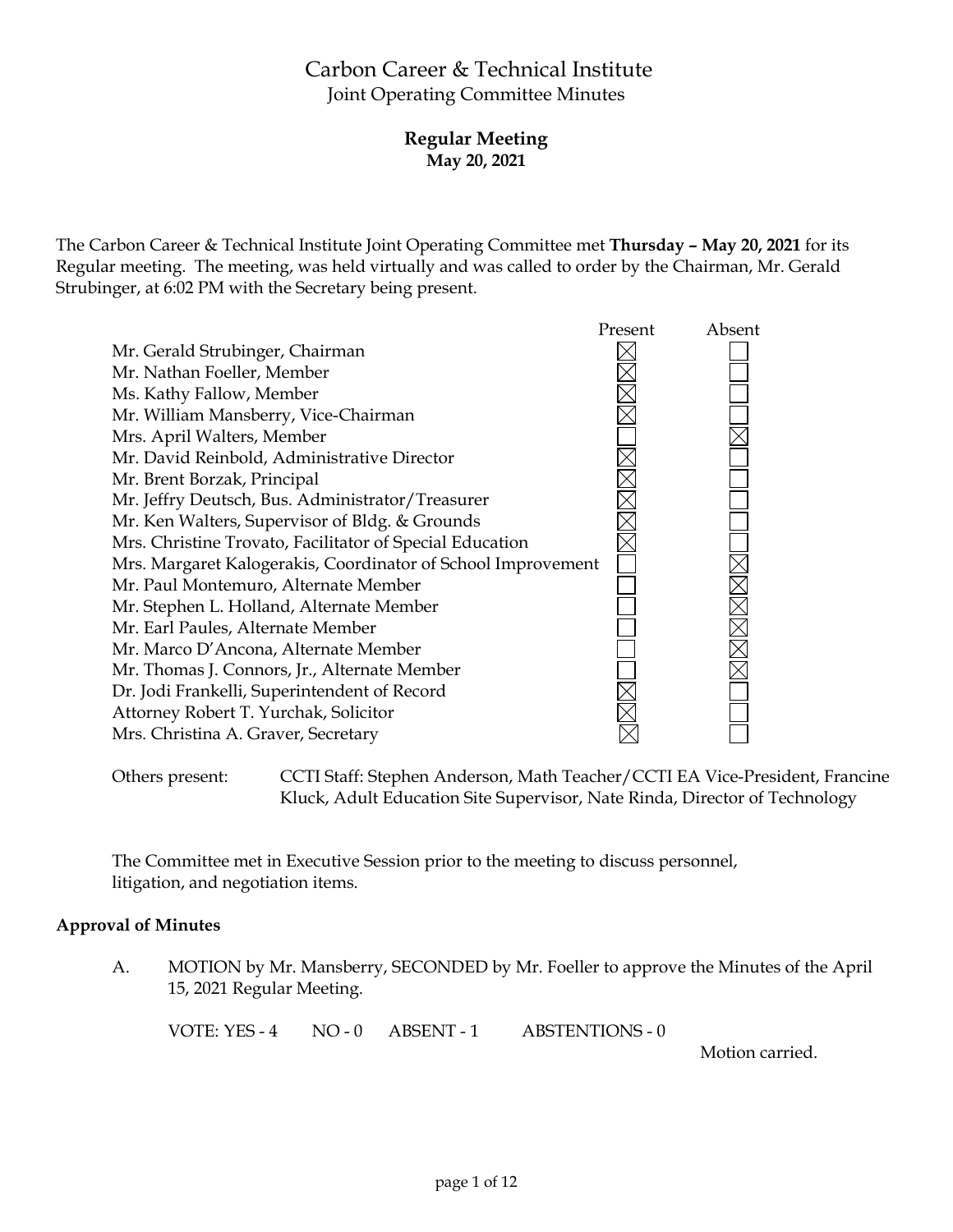# **Public Comment**

- Stephen Anderson, CCTI Math Teacher and CCTI Education Association Vice-President shared the following:
	- o NOCTI exams have been administered to most seniors, and Keystone exams have begun for those students in the testing topic courses.
	- o Prom is scheduled for next Friday
	- o Everyone planning ahead for next year's alternating full day schedule and, hopefully, a return to full in-person instruction.

 $\boxtimes$ 

• Student e-mail was read expressing interest in administration considering a more formal graduation ceremony.

# **Approval of Treasurer's Report (April 2021)**

A. MOTION by Mr. Mansberry, SECONDED by Ms. Fallow to approve the Treasurer's Report for April 2021 showing a final balance of \$6,284,463.76 in the General Fund, and \$77,115.03 in the Student Activities Account.

Ms. Fallow - Palmerton Mr. Foeller - Lehighton Mrs. Walters - Weatherly Mr. Mansberry - Panther Valley Mr. Strubinger - Jim Thorpe



# **Approval of Payment of Bills**

A. MOTION by Mr. Mansberry, SECONDED by Mr. Foeller to approve Payment of Bills - General Fund and Other Accounts.

ROLL CALL VOTE:  $Y$ es No Absent Abstain Ms. Fallow - Palmerton Mr. Foeller - Lehighton Mrs. Walters - Weatherly Mr. Mansberry - Panther Valley Mr. Strubinger - Jim Thorpe

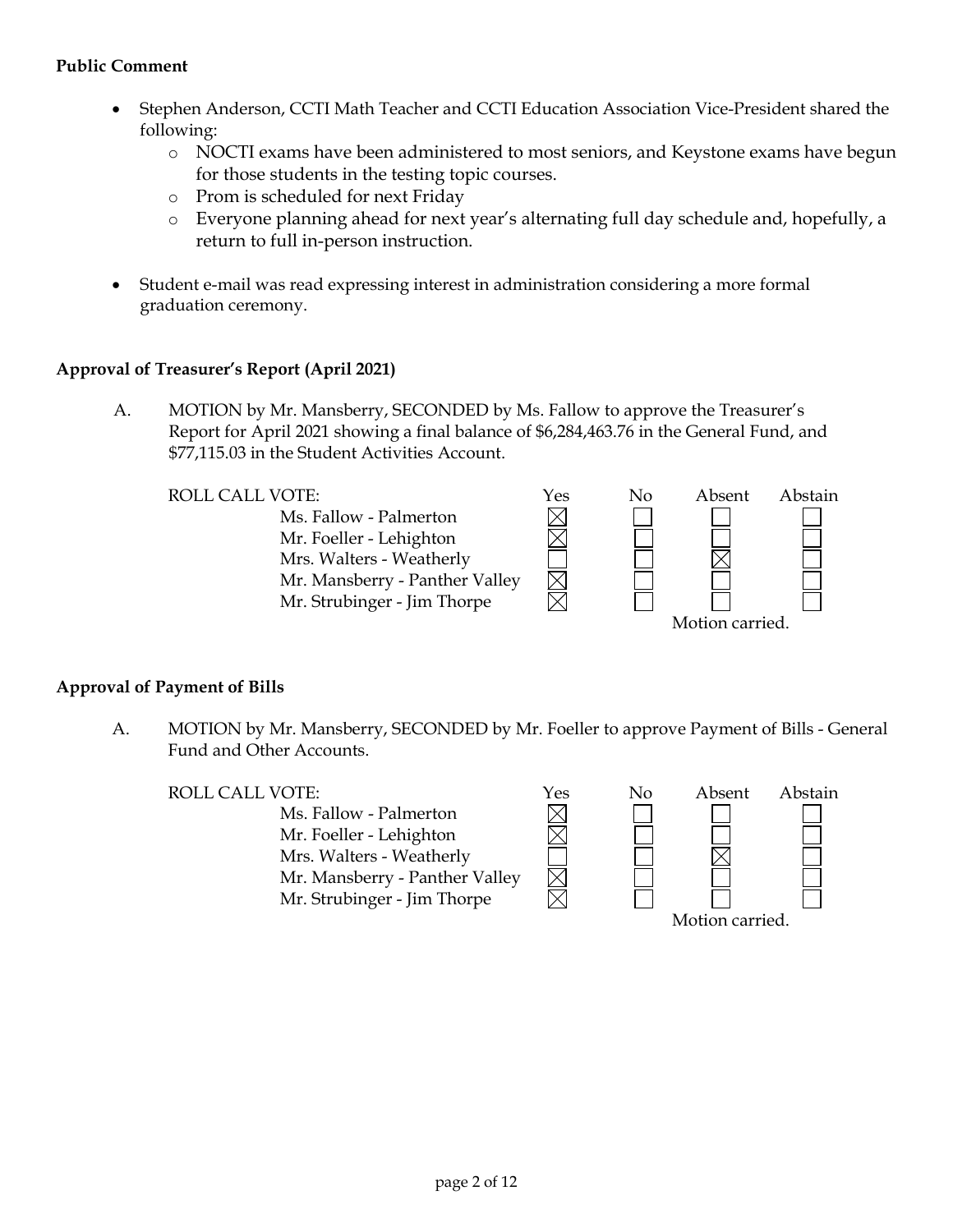#### **Administrative Reports**

- A. Director's Report Mr. Dave Reinbold, Administrative Director
- B. Principal's Report Mr. Brent Borzak
	- NOCTI performance exams have been completed in the tech areas that chose to administer them.
	- Advanced Placement Literature and Calculus exams have been finalized.
	- Keystone exams will be administered starting the week of May 17<sup>th</sup>.
	- CCTI Prom is planned to take place on May 28<sup>th,</sup> at Penn's Peak, in Jim Thorpe, PA.
	- School community is in preparation for the upcoming graduation ceremony at CCTI on June 18th.
	- Students' last day of classes is June 15th.
	- Preparing for the end of the year in-service days of June  $16<sup>th</sup>$  and  $17<sup>th</sup>$ .
	- Administration and guidance are continuing to work on scheduling for the 2020-2021 school year.
- C. Business Administrator's Report Mr. Jeffry P. Deutsch, Business Administrator
	- Nothing new to report at this time.
	- Mr. Reinbold added that CCTI has applied for a \$160,000 GEER (Governor's Emergency Education Relief) grant.
- D. Building and Grounds Report Mr. Ken Walters, Supervisor of Buildings and Grounds
	- Nothing new to report at this time.
- E. Facilitator of Special Education Report Mrs. Christine Trovato, Facilitator of Special Education
	- Special Population Numbers
		- o Special Education Students 84 students with IEPs
			- $\blacksquare$  Full time 60
			- Half time 24
			- $\blacksquare$  FLEX 1
		- o Section 504 Plan students total 27
		- o Homeless Students 1
		- o English Language Learners 3
		- o Gifted 2
	- In-service Day
		- o May 14th Trauma Informed Training
			- In 2019, Pennsylvania updated the PA School Code and passed Act 18 of 2019, mandating trauma-informed approaches and training throughout educational entities.
	- Informational Purposes
		- o Trauma Informed Training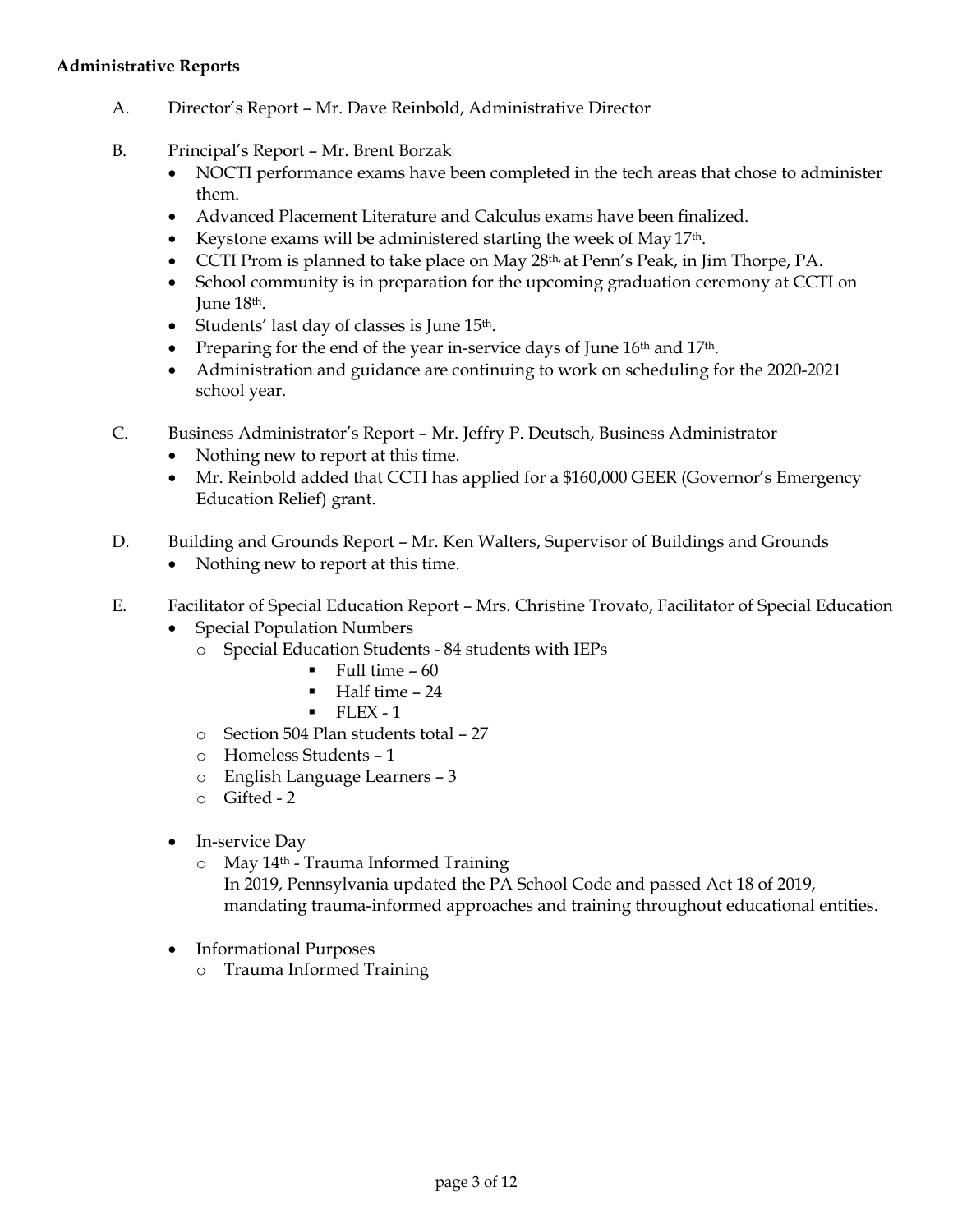F. Adult Education Report – Ms. Francine Kluck, Adult Education Site Supervisor

# **Course Offerings Spring/Summer 2021**

Air Conditioning Fundamentals Heartsaver® First Aid and CPR/AED Nurse Aide Pharmacy Technician Welding Technology Introduction to Precision Machining ServSafe® Exam

Cosmetology Refresher/Completion Nail Technician Esthetician Forklift PA State Inspection Mechanic Certification Auto Collision GED Preparation Courses

Program descriptions, orientations, and start dates are available at [www.carboncti.org/adult-education;](http://www.carboncti.org/adult-education) Spring/Summer 2021 schedule available. Follow our happenings on Facebook @cctiadulted or Carbon Career and Technical Institute – Adult Education.

Outreach and Program Development Report

- May 4 Pharmacy Technician started online
- May 5, 12, 19, 26 GED Orientation
- May 11 GED CCTI Staff Program Improvement Team meeting with Lehigh Carbon Community College
- May 12 GED Pearson Vue testing center open
- May 17 PennDOT Safety Inspection program started
- May 20 Nurse Aide Orientation

# Air Conditioning Fundamentals

This program is being offering during the day this summer starting June 21st three days a week from 8:00 a.m.-11:00 a.m.

# Esthetician and Nail Technician

Courses are being offered starting in June. Interested applicants can contact the adult education office.

# Grant Report – GED Classes

• GED program will be concluding with a graduation in June.

# Employment Opportunities

- Carbon Career & Technical Institute is developing a pool of potential instructors for technical, business, and personal interest programs in the Adult Education Department. Please contact me if you have interest in teaching.
- G. Technology Report Mr. Nate Rinda, Director of Technology
	- GED- Pearson Vue server testing site updates.
	- Order from Early July 2020 160 Chromebooks, 4 Carts, 4 Wireless network printers, 160 additional AC adapters. Started setting up for next school year.
	- Additional (24) PERKINS GRANT-14" HP Chromebooks-Setting up.
	- Work with newer staff on PowerSchool gradebook.
	- Continued support/training to staff and students with Google Suite and all technology needs.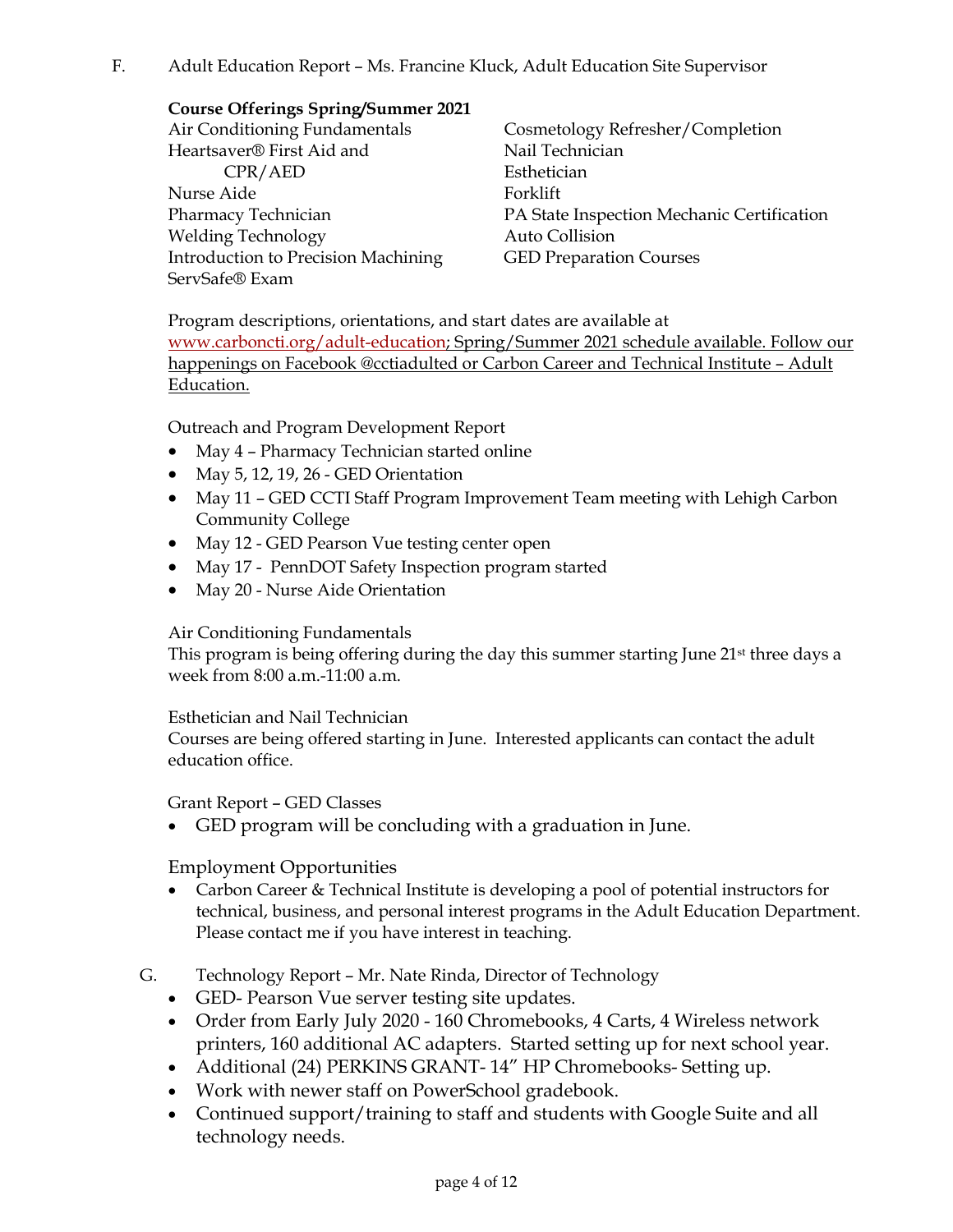- H. Superintendent of Record Report Dr. Jodi Frankelli, Palmerton Area School District Superintendent
	- Nothing to report at this time.

# **Items of Business**

*Personnel*

# **Long-Term HVAC Teacher Appointed**

A. MOTION by Mr. Mansberry, SECONDED by Ms. Fallow to appoint Kenneth Reiter long-term HVAC Teacher, effective March 22, 2021 through June 17, 2021 based on a step 1 salary per the current Agreement between the Carbon Career & Technical Institute (CCTI) Joint Operating Committee and the CCTI Education Association.

Ms. Fallow - Palmerton Mr. Foeller - Lehighton Mrs. Walters - Weatherly Mr. Mansberry - Panther Valley Mr. Strubinger - Jim Thorpe



# **Social Studies/Special Education Teacher Appointed**

- B. MOTION by Mr. Mansberry, SECONDED by Ms. Fallow to appoint Phillip Strubinger Social Studies/Special Education Teacher, effective August 16, 2021 at a step 2 salary per the current Agreement between the Carbon Career & Technical Institute (CCTI) Joint Operating Committee and the CCTI Education Association.
	- Note: Mr. Strubinger has been our long-term substitute in Social Studies/Special Education for the 2020-2021 school year. In addition to his teaching duties, he has managed an IEP caseload.

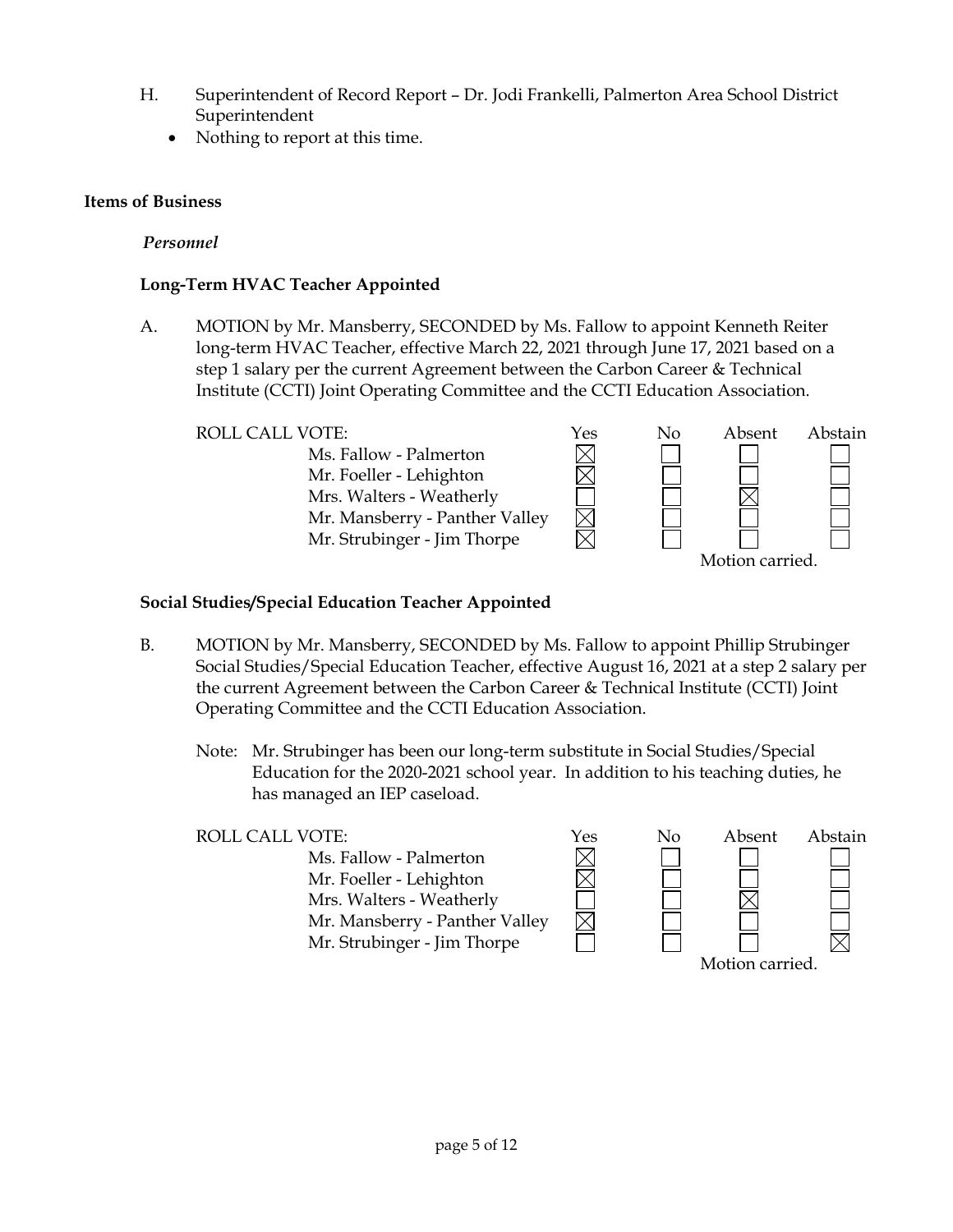MOTION by Mr. Mansberry, SECONDED by Ms. Fallow that the following motions be approved:

# **Family Medical Leave Time Approved**

C. to approve Family Medical Leave time for employee #79988, effective May 14, 2021 through August 7, 2021.

Note: Sick days will be used.

# **Homebound Instructor Hourly Rate Approved**

D. to approve the hourly rate for Homebound Instructor for the 2021-2022 school year on an as-needed basis at \$45.00.

# **Additional Days Approved**

- E. that Lisa Walck, Part-time Cooperative Education Coordinator, be employed for a period of ten (10) days, during the summer 2021, at her per diem rate.
	- Note: Mrs. Walck will supervise a number of secondary and other students at cooperative education placements, as well as develop additional placements for our students within and outside Carbon County.

# **Additional Days Approved**

- F. that Eugene Colosimo, Guidance Counselor, be employed for a maximum of eighteen (18) days, during the summer 2021, at his per diem rate.
	- Note: Mr. Colosimo will assist with the coordination of summer student enrollments from the five districts, class scheduling, parent/student conferences, communicating with key personnel in the five sending districts, and other duties as assigned by the Principal and the Administrative Director.

# **Additional Days Approved**

- G. that Stephanie Gombert, Health Medical Instructor and Autumn Frey, Health Medical Instructional Aide, be employed for a maximum of three (3) days, during the summer 2021, at their individual per diem rate.
	- Note: Mrs. Gombert and Mrs. Frey will utilize this time to prepare for the upcoming Nurse Aide Inspection.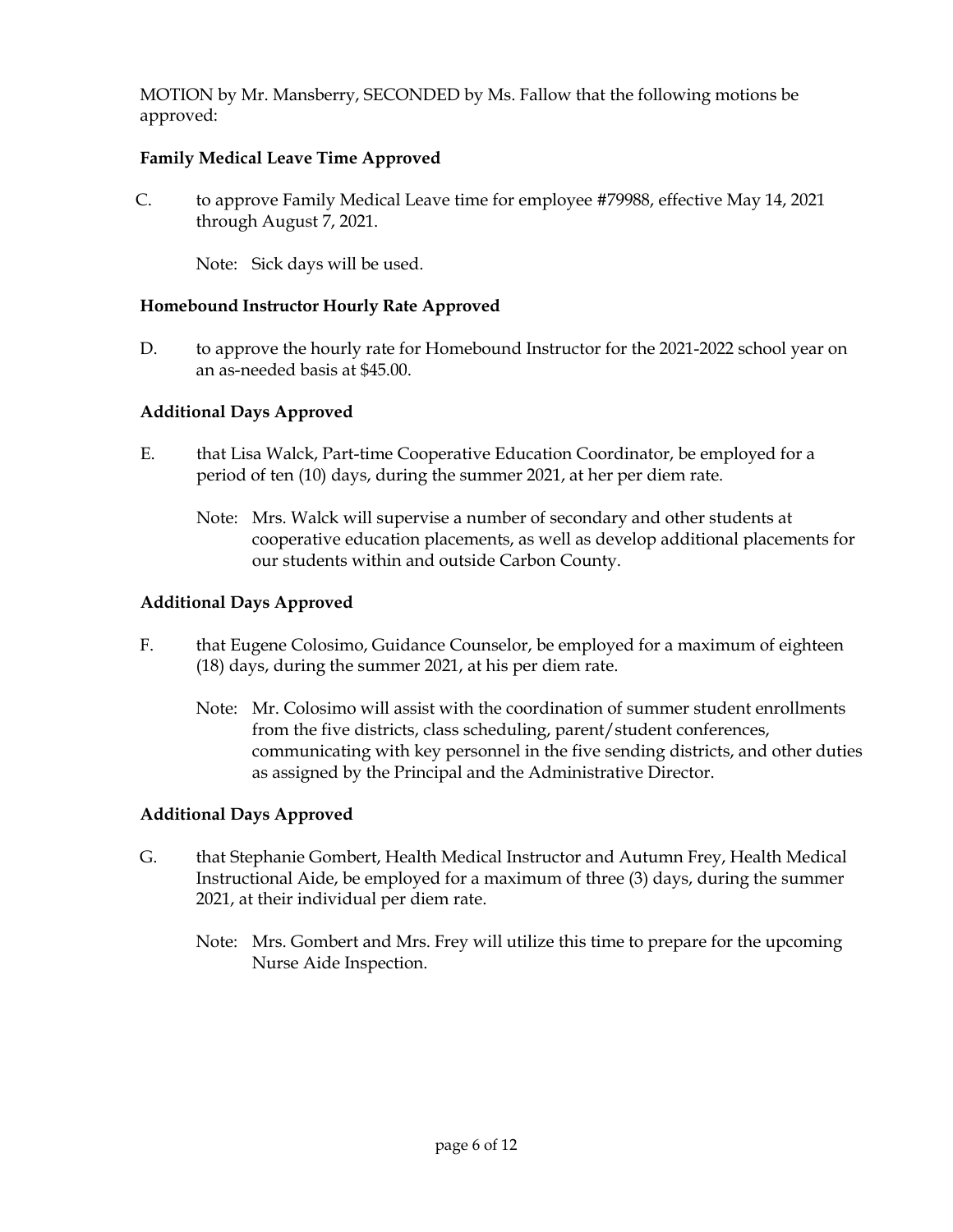# **Salary Adjustments Approved**

H. that the 2020-2021 salary for the following individuals be adjusted as indicated as provided in the existing Agreement between the Carbon Career & Technical Institute Joint Operating Committee and the Carbon Career & Technical Institute Education Association:

> Stephanie Gombert, Health Medical Instructor \$43,100 – 2020-2021 Salary + 1,800 – BA-BS-BEQU +15\* \$44,900 – Adjusted 2020-2021 Salary

Jacqueline Cole, English Teacher \$47,100 – 2020-2021 Salary + 900 – Master/M. EQU\*\* \$48,000 – Adjusted 2020-2021 Salary

Note: \* Effective October 26, 2020 \*\* Upon receipt of official documents.

# **Substitute Van/Bus Driver Hourly Rate Approved**

I. to approve the hourly rate for substitute van/bus driver of \$25.00 effective July 1, 2021 through June 2022.

# **Substitute Custodian/Maintenance/Groundskeeper/Cleaner Hourly Rate Approved**

J. to approve the hourly rate for substitute custodian/maintenance/groundskeeper/ cleaner of \$12.50 effective July 1, 2021 through June 2022.

> Ms. Fallow - Palmerton Mr. Foeller - Lehighton Mrs. Walters - Weatherly Mr. Mansberry - Panther Valley Mr. Strubinger - Jim Thorpe

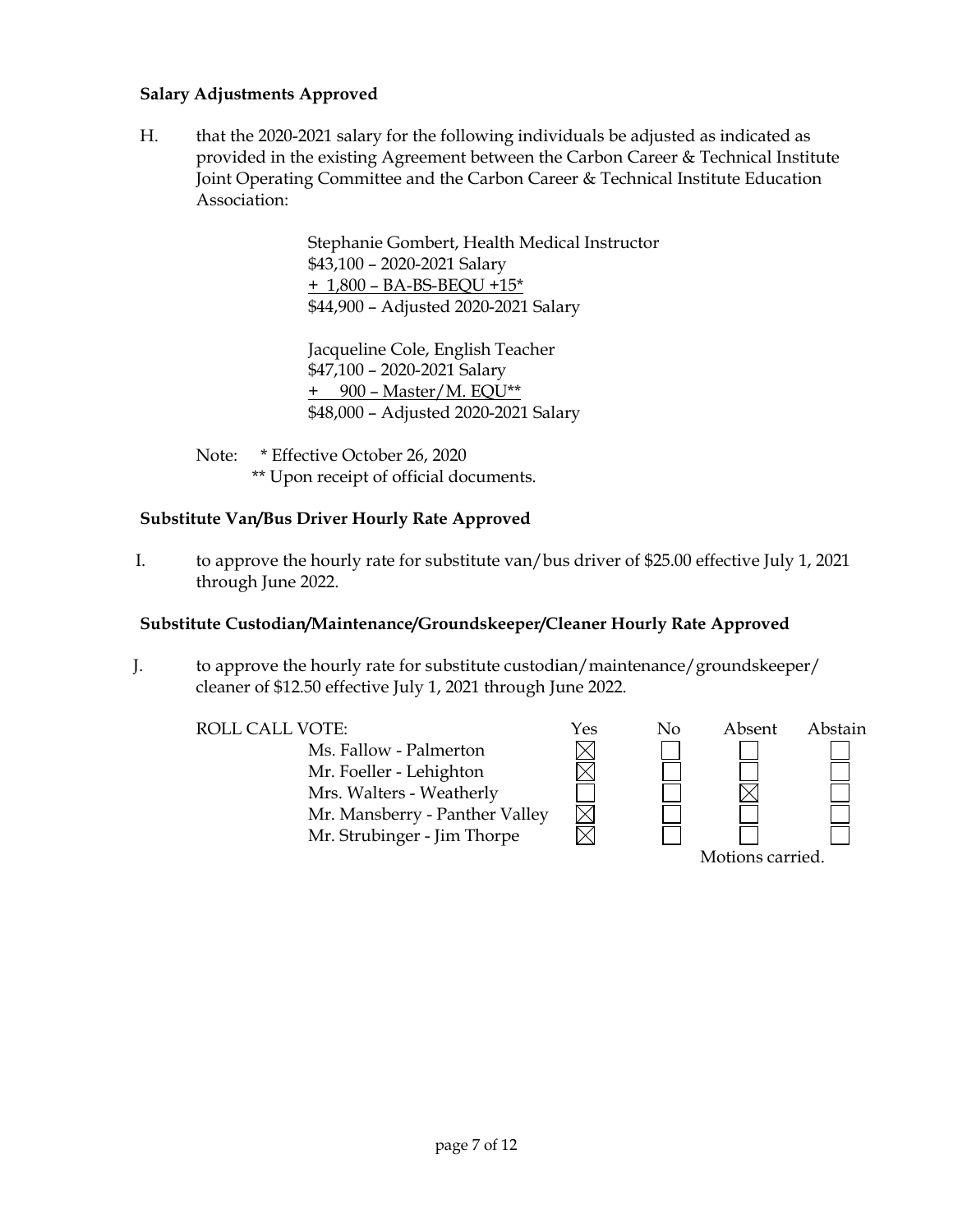# *Education*

# **Reasonable Assurance Notification Approved**

A. MOTION by Mr. Mansberry, SECONDED by Ms. Fallow to grant permission to notify CCTI employees, who do not work through or do not receive pay for the summer months, that there is a "reasonable assurance" their position will be available to them again when school re-opens in August 2021.

VOTE: YES - 4 NO - 0 ABSENT - 1 ABSTENTIONS - 0

Motion carried.

#### *Budget & Finance*

MOTION by Mr. Mansberry, SECONDED by Mr. Foeller that the following motions be approved:

# **Depositories Approved**

A. to approve the following depositories for Carbon Career & Technical Institute funds as indicated below for the 2021-2022 Fiscal Year:

Mauch Chunk Trust Company

General Fund Account, Activities Fund Account, Payroll Account

- PLGIT (Pennsylvania Local Government Investment Trust) House Building Renovation Account, Capital Projects Account, Scholarship Trust Fund, General Fund, CCTI Foundation Account, CCTI Building Renovation/Expansion fund)
- INVEST (PA Treasurer Program for Local Governments) General Fund Jim Thorpe National Bank General Fund

# **Cooperative Arrangements Participation Approved**

B. to grant permission to participate in cooperative arrangements for purchasing supplies and computer equipment for the 2021-2022 fiscal year through the following:

> Carbon Lehigh IU #21 Central Susquehanna IU #16

# **National School Lunch Program and the U.S.D.A. Commodities Program Participation Approved**

C. to grant permission to participate in the National School Lunch Program and the U.S.D.A. Commodities Program for the 2021-2022 school year.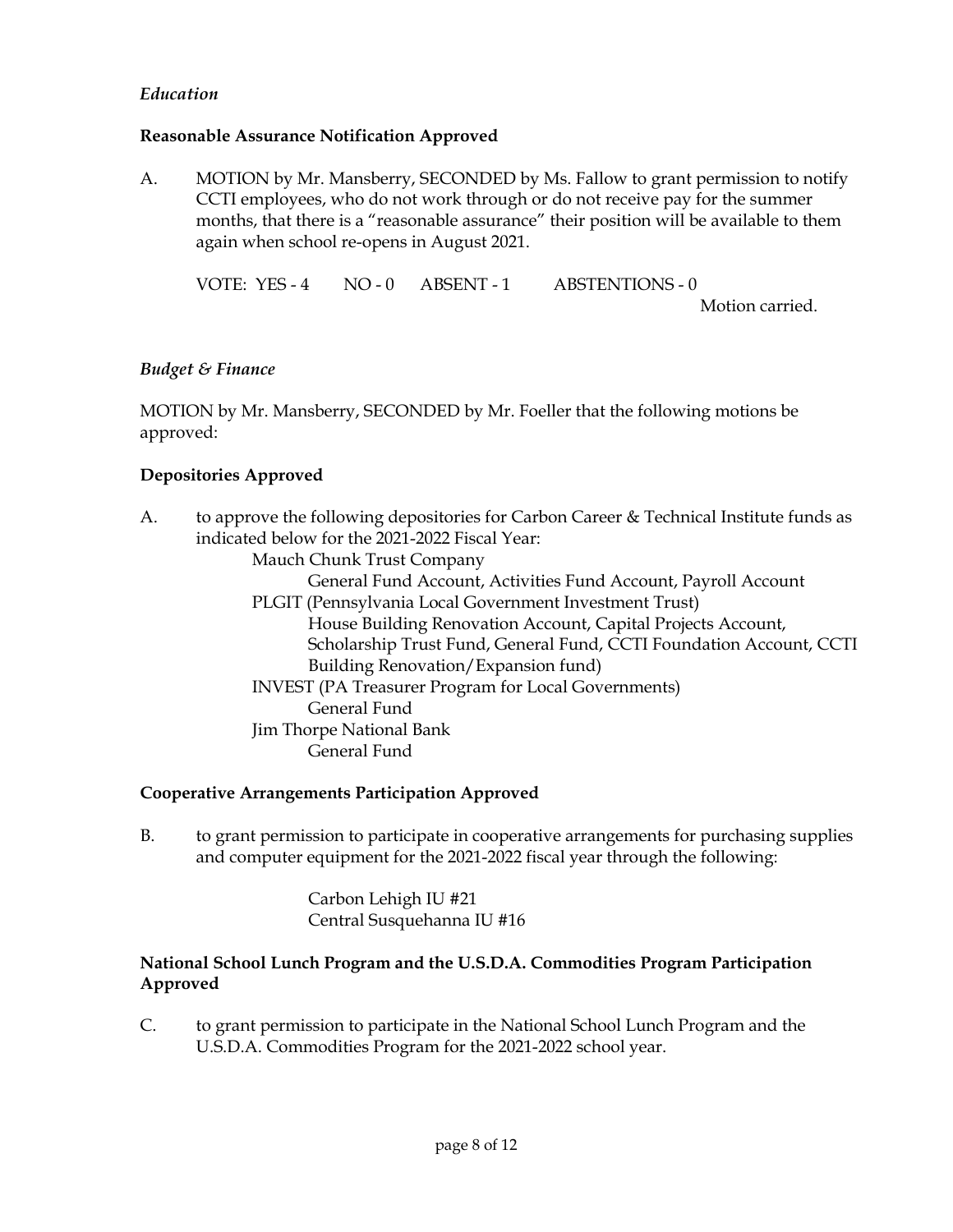# **Medical Plan Cash Opt-Out Election Participation Approved**

- D. to amend the Section 125 Flexible Plan Benefits Plan, effective July 1, 2021 to continue the Medical Plan Cash Opt-Out Election of \$300.00 per month (waive Family Medical Plan) and \$200.00 per month (waive Non-Single Medical Plan).
	- Note: This arrangement has successfully decreased health care expenses in recent years. Buyout amount is the same as 2020-2021.

# **Auditor Appointed**

E. to appoint Kirk, Summa & Company (East Stroudsburg, PA) as Auditor for the Carbon Career & Technical Institute Joint Operating Committee for the 2021-2022 fiscal year, effective July 1, 2020, at an annual fee of \$17,500.

Note: The audit covers CCTI, as well as the school foundation and authority.

#### **Student Accident Insurance Purchase Approved**

F. that compulsory Student Accident Insurance for all SECONDARY students attending Carbon Career & Technical Institute for the 2021-2022 school year continue to be purchased from PA Church Insurers Agency LLC, Sunbury, PA at an estimated cost not to exceed \$2,173.00. Coverage shall include the school day, to and from school, field trips, cooperative education, and job shadow/internship activities.

Note: This has been in force for the past fifteen years.

| <b>ROLL CALL VOTE:</b>         | Yes | No | Absent           | Abstain |  |
|--------------------------------|-----|----|------------------|---------|--|
| Ms. Fallow - Palmerton         |     |    |                  |         |  |
| Mr. Foeller - Lehighton        |     |    |                  |         |  |
| Mrs. Walters - Weatherly       |     |    |                  |         |  |
| Mr. Mansberry - Panther Valley |     |    |                  |         |  |
| Mr. Strubinger - Jim Thorpe    |     |    |                  |         |  |
|                                |     |    | Motions carried. |         |  |

*Buildings & Grounds*

NONE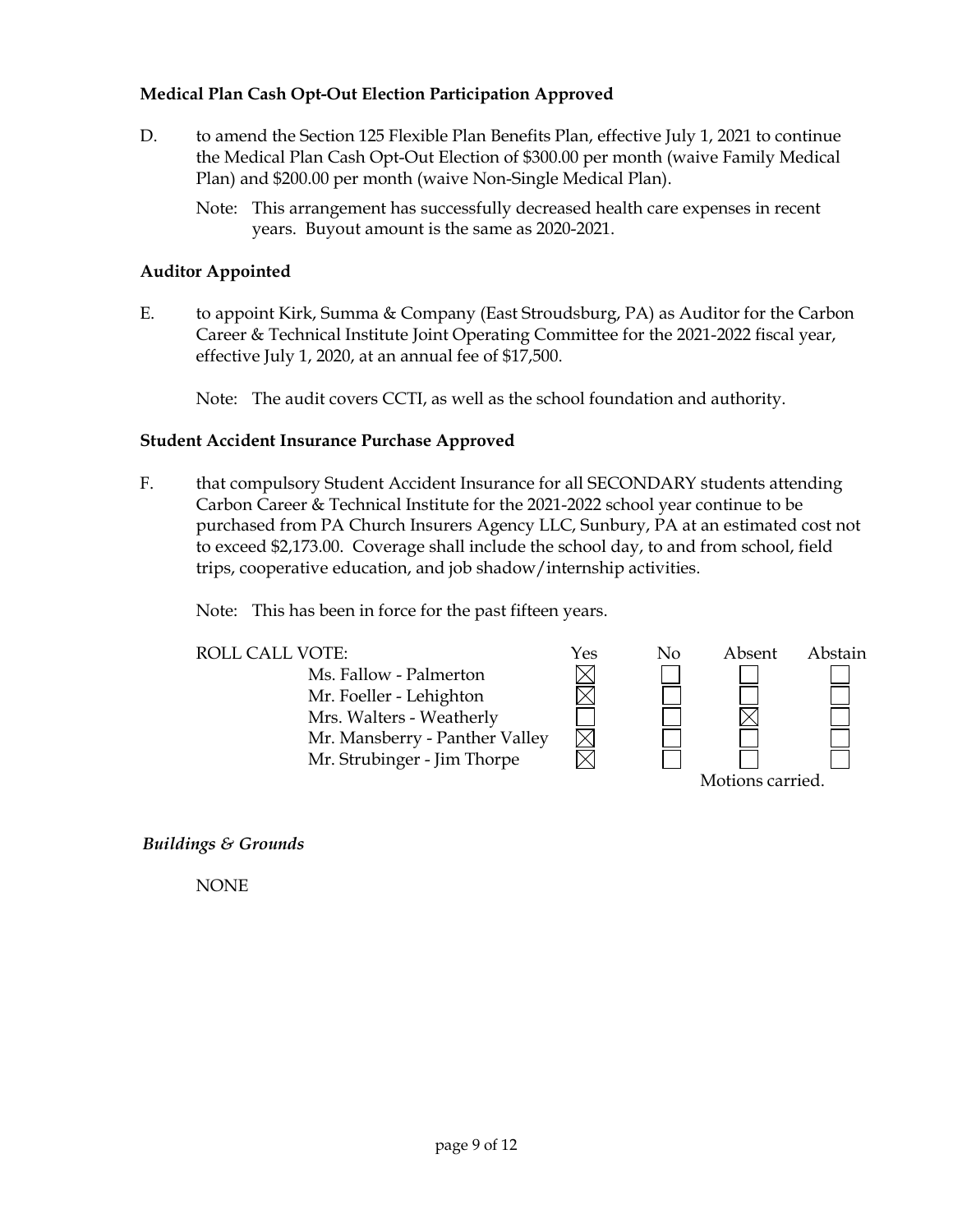# *Administrative*

MOTION by Mr. Mansberry, SECONDED by Ms. Fallow that the following motions be approved:

# **Technology in Education Legal Counsel Consortium Agreement Approved**

- A. to enter into an agreement with Carbon Lehigh Intermediate Unit #21 (CLIU 21) for participation in the Technology in Education Legal Counsel Consortium for the 2021- 2022 fiscal year.
	- Note: Sweet, Stevens, Katz & Williams is offering this service on a consortium basis through CLIU 21. This service is designed to provide legal support in the complicated and ever changing legal landscape that surrounds technology in an educational setting. The Technology Counsel Consortium provides proactive strategies, training and model policies designed to prevent digital-age problems that can lead to liability. The overall pricing for this valuable service typically falls between \$560.00 and \$800.00 based on the number of participants.

# **Carbon Alternative High School Diploma Program Calendar Approved**

B. to approve 2021-2022 class schedule for the Carbon Alternative High School Diploma Program as follows:

> **Summer 2021** Tuesday, July 6, 2021 – Tuesday, September 21, 2021 (50 days)

# **Fall 2021**

Tuesday, October 5, 2021 – Thursday, December 16, 2021 (50 days)

# **Winter 2022**

Tuesday, January 4, 2022 – Friday, March 18, 2022 (50 days)

# **Spring 2022**

Monday, April 4, 2022 – Friday, June 17, 2022 (50 days)

Note: Snow/emergency days are made up at the end of each semester.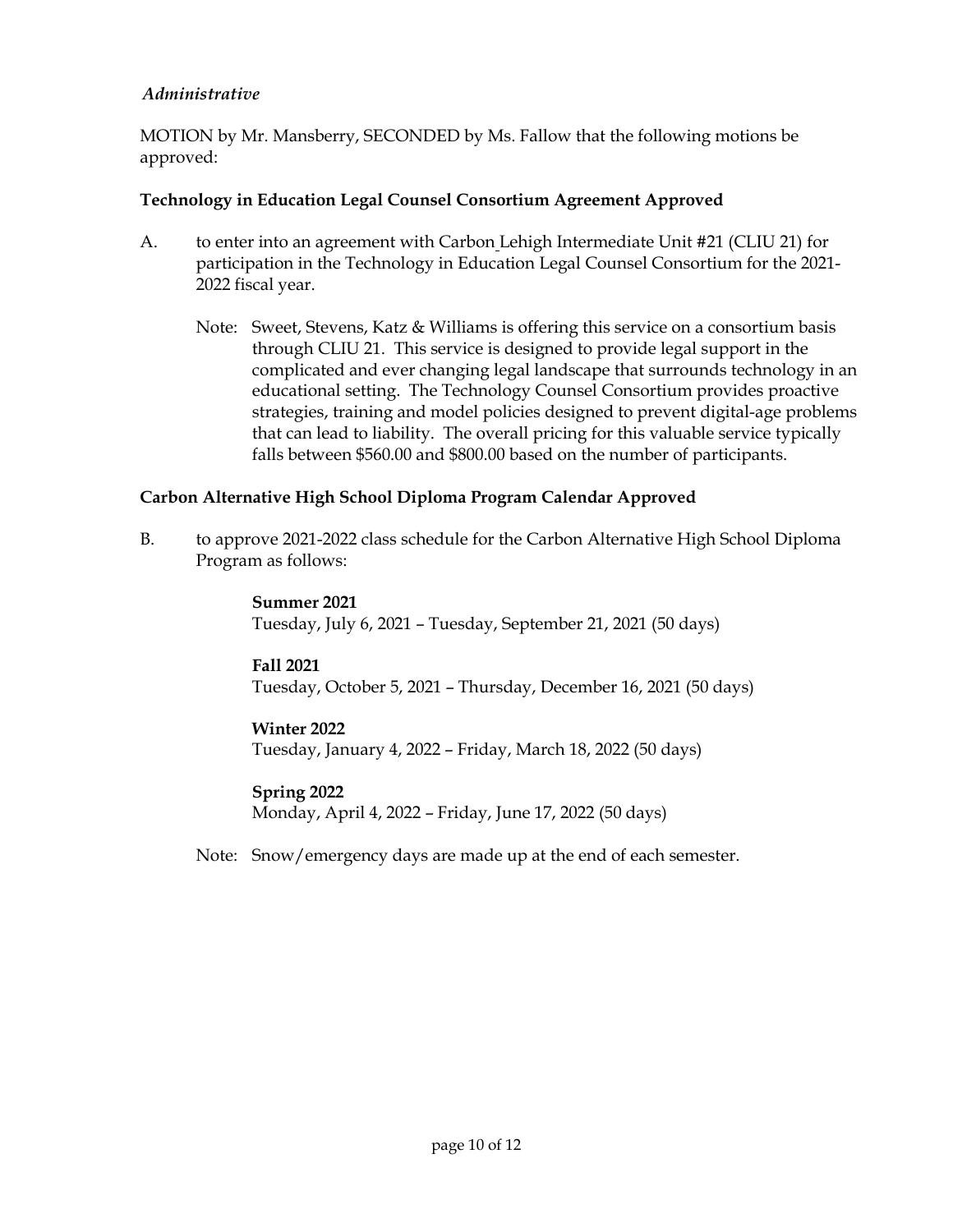# **2021 Graduation Ceremony Details Approved**

- C. to approve the following additional details of the 2021 CCTI graduation ceremony scheduled for June 18, 2021. The ceremony will be held rain or shine as it will be a tented event:
	- $10:00$  a.m.  $-12:00$  p.m.
	- Four (4) guests per student
	- Traditional ceremony to include entire class and guests

 $\boxtimes$ 

- Located at CCTI field
- Note: These changes are now possible due to the recent lifting of COVID-19 restrictions.

Ms. Fallow - Palmerton Mr. Foeller - Lehighton Mrs. Walters - Weatherly Mr. Mansberry - Panther Valley Mr. Strubinger - Jim Thorpe



# **Reports**

# **Foundation Report Accepted**

A. MOTION by Mr. Mansberry SECONDED by Ms. Fallow to accept the Carbon Career & Technical Institute Foundation Report, as presented.

Note: The balance in this account stands at \$1,369.42.

VOTE: YES - 4 NO - 0 ABSENT - 1 ABSTENTIONS - 0

Motion carried.

# **Administrative Reports**

- A. MOTION by Mr. Mansberry, SECONDED by Ms. Fallow to accept Administrative Reports from the following:
	- a. Mr. Brent Borzak, Principal
	- b. Mrs. Christine Trovato, Facilitator of Special Education
	- c. Ms. Francine Kluck, Adult Education Site Supervisor

VOTE: YES - 4 NO - 0 ABSENT - 1 ABSTENTIONS - 0

Motion carried.